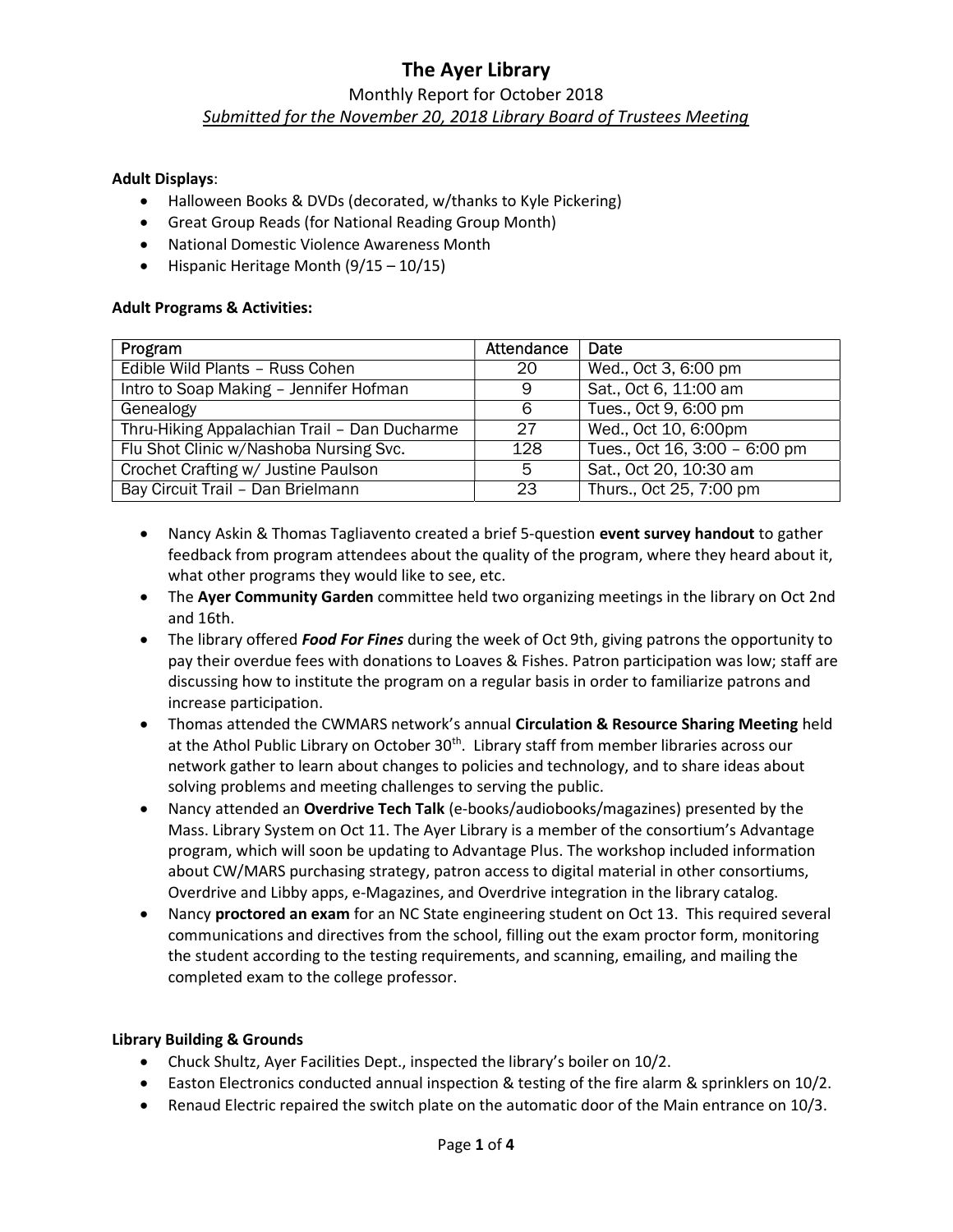# The Ayer Library

### Monthly Report for October 2018

## Submitted for the November 20, 2018 Library Board of Trustees Meeting

- Johnson Controls inspected a leaking circulator pump on 10/11 and prepared a cost estimate to repair it.
- Lookout Security repaired two faulty door alarm keypads on emergency exit doors on 10/12
- Johnson Controls checked boiler and system manager settings on 10/17 in response to our "no heat" call on 10/16.
- Chuck Shultz arranged for an inspection of the library roof to review overall condition and try to find a source for several small leaks in the building on 10/23.
- PK McGuane repaired worn and leaking valve parts in both public restroom toilets on 10/24.
- Chuck Shultz, Ayer Facilities Dept., and Muirfield Mechanical reviewed the HVAC system on 10/30.

### Library Director's Activities:

- Formally introduced to the Board of Selectmen and as Library Director at the 10/2 Selectmen's Meeting.
- Attended the Ayer Fire Department Open House on 10/13.
- Attended the New England Library Association Annual Conference in Warwick, RI from 10/21- 10/23. A great opportunity to speak with and learn from library professionals from the six New England states and to talk with vendors about new products and services. Found the Conference theme Welcome: The Library is Your Space particularly meaningful.
- Completed initial one-on-one meetings with library staff and most of the Library trustees.
- Began library department heads meetings on 10/26.

## Library Director's Meetings:

- Michelle Eberle, Massachusetts Library System (MLS Orientation for new Library Directors), 10/3.
- Massachusetts Library System Emerging Online Products Task Force, Marlborough, MA, 10/5.
- Ayer Treasurer Barbara Tierney, 10/10.
- Joan Kranich, CWMARS (Library Network policy review. Also attending: Samantha Benoit, Amy Leonard, and Nancy Askin), 10/12.
- Anne Savoie, CWMARS (Library systems and technology review. Also attending: Samantha Benoit), 10/15.
- Ayer Library Board of Trustees Meeting, 10/16.
- Ayer Department Directors Meeting, 10/17.
- Friends of the Ayer Library Quarterly Meeting, 10/17.
- Chris Hancock, CWMARS (Library WiFi survey), 10/25.
- Deb Roy, Library Director, Hazen Memorial Library, Shirley, MA, 10/29.

#### Youth Services Programs & Activities:

• In October the Youth Services Department hosted11 Juvenile programs with a total combined attendance of 295 people.

| <b>Programs</b>                     | Attendance | Date  |
|-------------------------------------|------------|-------|
| Story Ninja – One Cool Friend       |            | 10/2  |
| Storytime - 10 Little Goblins       | 38         | 10/4  |
| Story Ninja – Strictly No Elephants | 19         | 10/9  |
| Storytime – Pouch                   | 31         | 10/11 |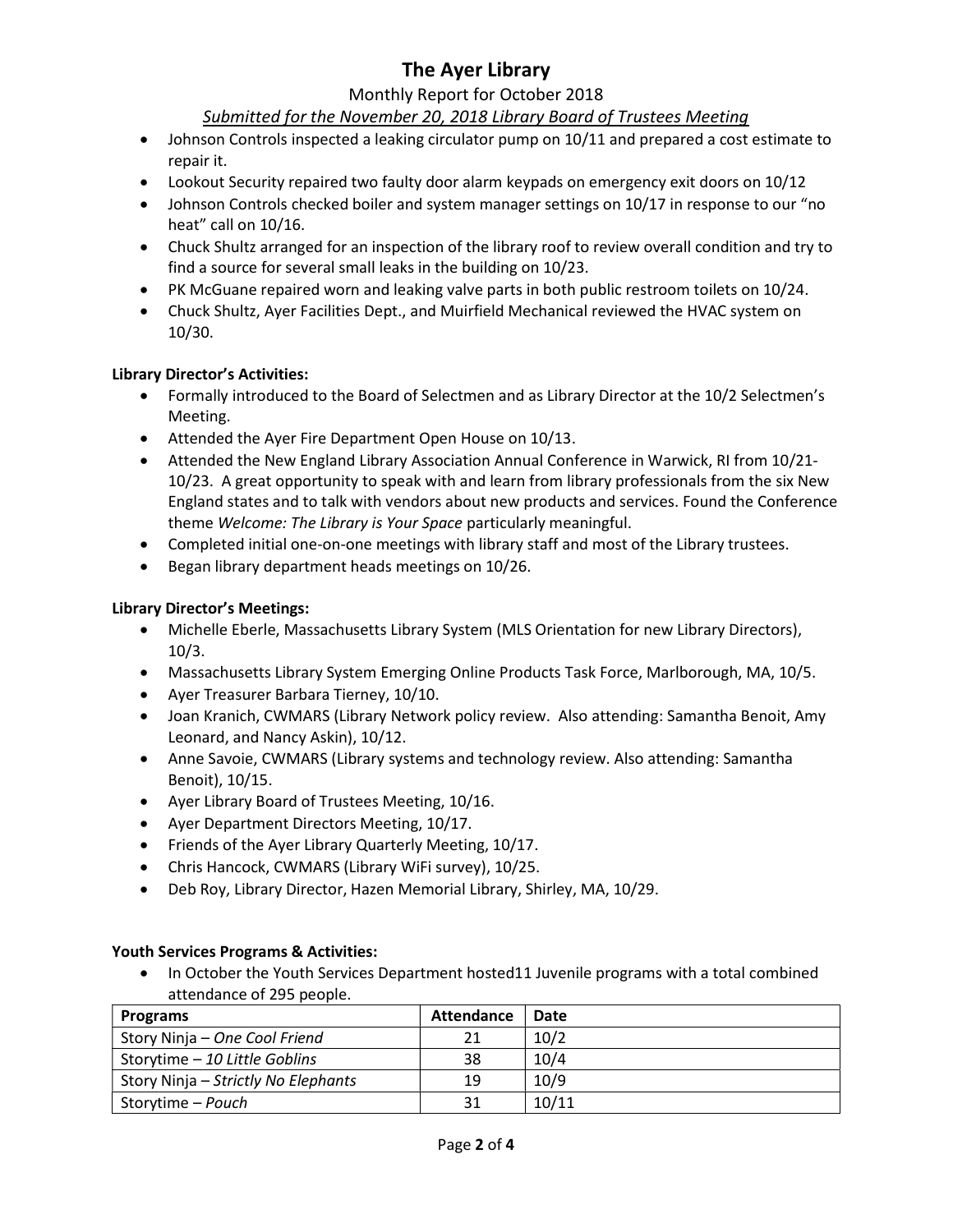# The Ayer Library

| Monthly Report for October 2018                                       |  |
|-----------------------------------------------------------------------|--|
| Submitted for the November 20, 2018 Library Board of Trustees Meeting |  |

| Story Ninja -                           | 18 | 10/16 |
|-----------------------------------------|----|-------|
| Wooden Pumpkin Craft                    | 34 | 10/17 |
| Storytime - Bangarang Yoga              | 59 | 10/18 |
| Read with Willow (the Read Therapy dog) | 12 | 10/23 |
| Story Ninja – Monsters                  | 20 | 10/23 |
| Storytime - Pete the Cat                | 31 | 10/25 |
| Story Ninja - Where the Wild Things Are | 13 | 10/30 |

### Young Adult (YA)/Teen Programs & Activities:

- o Book Displays:
	- **Halloween Horror**
	- Hispanic Heritage Month  $(9/15 10/15)$

| <b>Programs</b>                            | #patrons | Date |
|--------------------------------------------|----------|------|
| John Green Book Club                       | 4        |      |
| <b>Family Game Night</b>                   | 4        |      |
| Teen Advisory Board                        |          |      |
| Magic: The Gathering Card Game Instruction |          |      |
| Dungeons & Dragons                         |          |      |
| LGBTQIA+ Drop-In Night                     |          |      |
| Anime & Manga Club                         | 8        |      |
| Dungeons & Dragons                         |          |      |
| Halloween Teen Night                       | 6        |      |

 Young Adult Librarian Autumn Dore received an unsolicited but exciting email from Julie Blazar, Director of Communications and Outreach for Out MetroWest (www.outmetrowest.org) stating:

> We've been seeing your powerful outreach to LGBTQIA+ teens on social media, and we wanted to see if we could offer support. We've done collaborative movie/game/maker events for queer and allied teens with local libraries, but we know these events often need to be booked and budgeted far in advance.

> It looks like you just started a drop-in space. Would it help if we provided \$100 for an upcoming meeting? We'd invite our participants from the MetroWest area, though I'm not sure how many will make the trek to Ayer. You could use the money however you think it'd help your group, and we'd drop by some rainbow and trans flag swag for your youth.

The only motivation behind the offer is that you're doing something awesome in a community where these kids are under-served, and we want to help.

Autumn will be working to strengthen this relationship with Out MetroWest in order to provide the best service possible to local LGBTQIA+ teens.

• Autumn attended a workshop entitled Connecting the Dots: Use the Resources You Have to Help Students and Parents Meet Their Information Needs, led by staff from the Massachusetts Library System and held at the Harvard Public Library on October 30<sup>th</sup>.